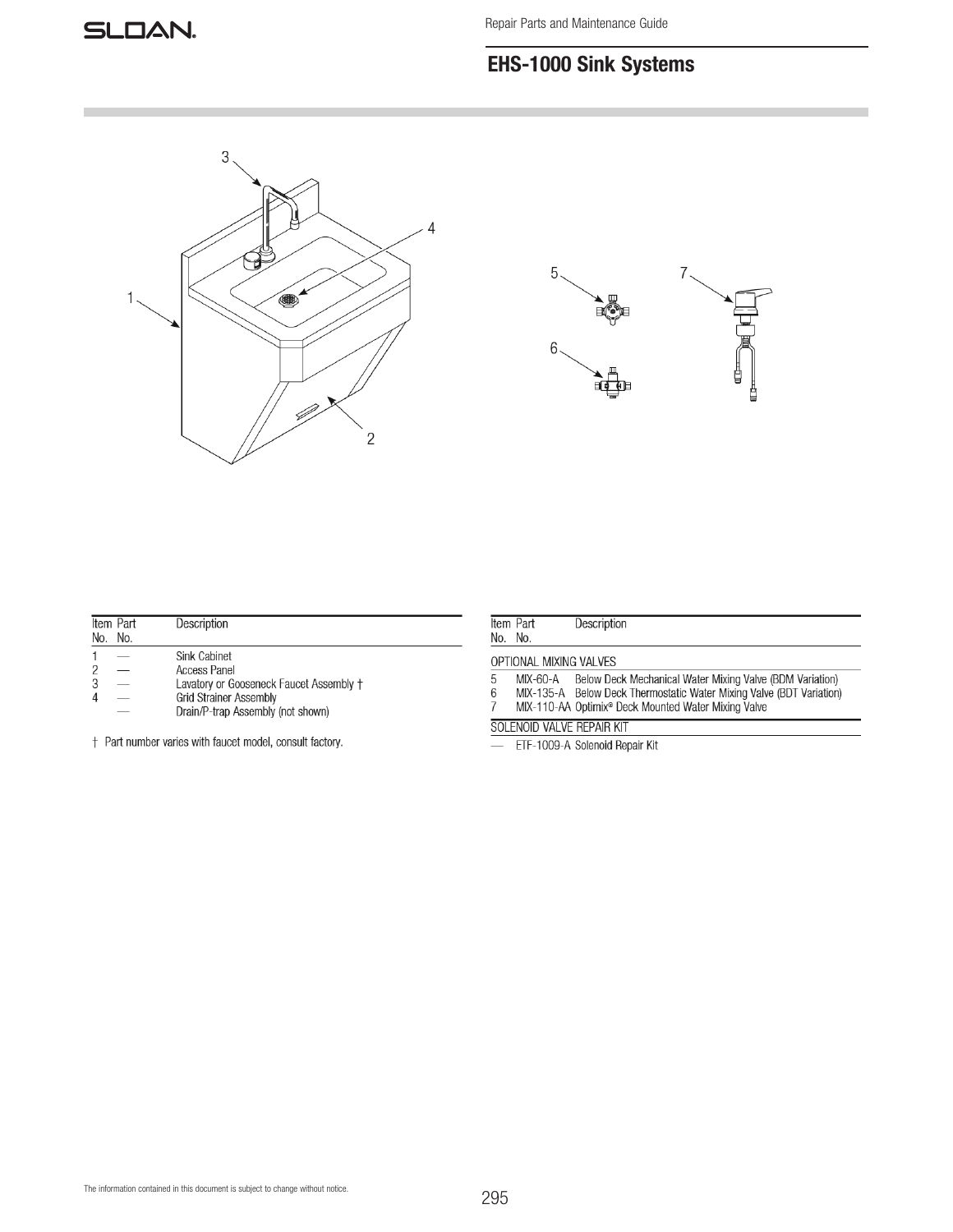# EHS-1000 Sink Systems

## TROUBLESHOOTING GUIDE

For Models:

### EHS-1080 Hand Washing Sink with ETF-80 Faucet EHS-1600 Hand Washing Sink with ETF-600 Faucet EHS-1660 Hand Washing Sink with ETF-660 Faucet

Note: Remove Cover from Control Module to check diagnostic lights.

#### 1. PROBLEM: No water is delivered when Faucet is activated.

#### INDICATOR: If no LED lights illuminate:

CAUSE: No electricity is being supplied to Faucet.

- SOLUTION: Ensure that the main power is turned "ON." Check all Transformer, Sensor, Solenoid and Cable Connections. Make sure that Transformer is supplying 24 VAC (Volts AC). If no voltage is detected, replace Transformer.
	- CAUSE: There is an electrical system malfunction.
- SOLUTION: Reset electrical system. Unplug Sensor Connection. Disconnect power to circuit for ten (10) seconds. Reconnect.

#### INDICATOR: If the GREEN LED does NOT illuminate when power is reconnected:

CAUSE: There is an electrical system malfunction.

- SOLUTION: Reset electrical system. Unplug Sensor Connection. Disconnect power to circuit for ten (10) seconds. Reconnect.
- CAUSE: The Control Module circuit is "dead."
- SOLUTION: Replace ETF-450-A Control Module.

#### INDICATOR: If GREEN LED illuminates AND changes to RED when hands are in the Sensor's detection zone AND the RED Solenoid LED illuminates:

CAUSE: Water supply stop(s) may be partially closed.

- SOLUTION: Open supply stop(s) completely.
- CAUSE: Debris is clogging Solenoid Filter.
- SOLUTION: Shut off water supply. Remove, clean and reinstall Solenoid Filter.

#### INDICATOR: If GREEN LED illuminates AND changes to RED when hands are placed in the Sensor's detection zone AND the RED Solenoid LED flickers with a vibrating/clicking noise heard inside the module:

CAUSE: There is a direct short in the Solenoid or Solenoid Cable. SOLUTION: Replace with ETF-370-A Solenoid.

INDICATOR: If GREEN/RED LED illuminates AND changes to RED when hands are NOT located in the Sensor's detection zone BUT the RED Solenoid LED (in upper left corner of circuit) does NOT illuminate:

- CAUSE: Sensor range is set too long and is detecting the sink. SOLUTION: Reduce Sensor detection range.
- CAUSE: Sensor is faulty.

## SOLUTION: Replace Sensor.

# INDICATOR: If GREEN LED illuminates BUT does NOT change to RED

when hands are placed in the Sensor's detection zone:

CAUSE: Sensor range is set too short.

- SOLUTION: Increase Sensor detection range.
- CAUSE: Sensor is faulty.
- SOLUTION: Replace Sensor.

### EHS-1700 Hand Washing Sink with ETF-700 Faucet EHS-1770 Hand Washing Sink with ETF-770 Faucet

#### 2. PROBLEM: Sensing Range is too short.

- CAUSE: Extended Range Sensitivity is required.
- SOLUTION: Dip Switch number 4 should be in the "DOWN" (Extended Range Sensitivity) position. Increase range by adjusting Range Potentiometer clockwise (yellow phillips screw in blue base).
	- CAUSE: Faucet has Surgical Bend Gooseneck Spout.
- SOLUTION: For Long Range use (recommended for Surgical Bend Gooseneck Spout Faucet models), remove Range Jumper from upper right hand corner of Circuit Board. Adjust Range Potentiometer.

#### 3. PROBLEM: Faucet activates by itself (false triggers).

- CAUSE: Sensor range is set too long.
- SOLUTION: Decrease range by adjusting Range Potentiometer counterclockwise. If necessary, flip Dip Switch number 4 to the "UP" (Reduced Range Sensitivity) position. Check surroundings for factors that contribute to Sensor range detection problems (bright lights, highly reflective surfaces, sunlight, etc.).

#### 4. PROBLEM: Faucet delivers very low flow or just a dribble.

- CAUSE: Water supply stop(s) may be partially closed.
- SOLUTION: Open supply stop(s) completely.
	- CAUSE: Debris is clogging Solenoid Filter.
- SOLUTION: Shut off water. Remove, clean, and reinstall Solenoid Filter. CAUSE: Solenoid is worn or faulty.
- SOLUTION: Rebuild with ETF-1009-A Solenoid Repair Kit or replace ETF-370-A Solenoid.
	- CAUSE: Debris is clogging Faucet Aerator or Spray Head.
- SOLUTION: Shut off water. Remove Aerator or Spray Head (use Key if required). Clean and reinstall Aerator or Spray Head.

#### 5. PROBLEM: Faucet does not stop delivering water or continues to drip after user is no longer detected (even after power to the Module has been disconnected).

- CAUSE: Solenoid Valve is installed backward.
- SOLUTION: Disconnect Solenoid. Reconnect Solenoid with water flow toward the Faucet (see arrow on Solenoid).
	- CAUSE: Debris is clogging Solenoid.
- SOLUTION: Remove and clean Solenoid Operator. If necessary, rebuild with ETF-1009-A Repair Kit.
	- CAUSE: Seat in Solenoid Valve body is damaged or pitted.
- SOLUTION: Replace with ETF-370-A Solenoid.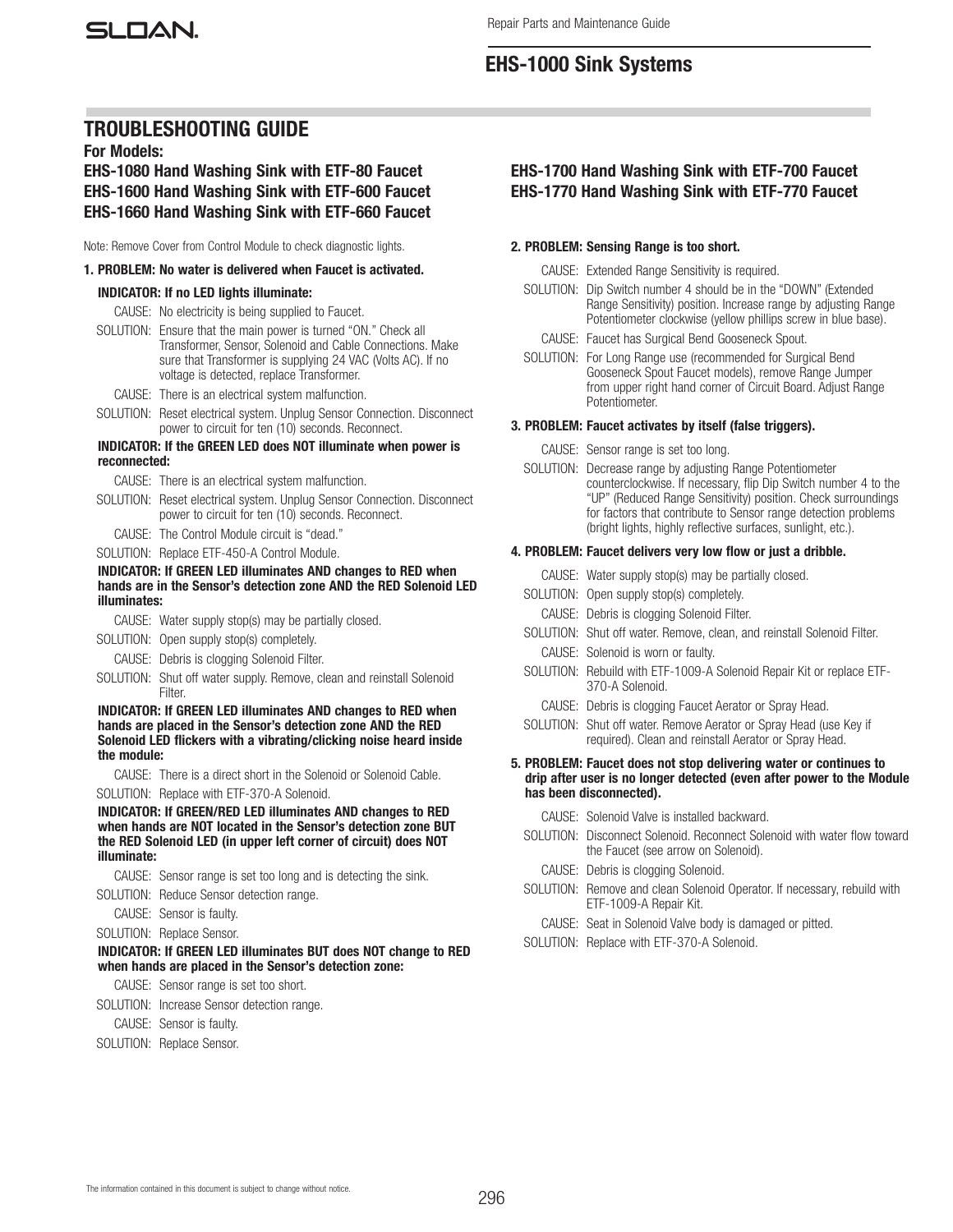SLOAN.

# EHS-1000 Sink Systems

## TROUBLESHOOTING GUIDE

For Model:

EHS-1750 Hand Washing Sink with EBF-750 Faucet

Note: Remove Cover from Control Module to check diagnostic lights.

| 1. PROBLEM:       | Sensor LED does not function (indicator light on sensor<br>window in faucet spout does not flash during initial 10<br>minute set-up mode). |  |
|-------------------|--------------------------------------------------------------------------------------------------------------------------------------------|--|
| CAUSE:            | There is no visible indicator light. Normal operation.                                                                                     |  |
| SOLUTION:         | This is a normal operating feature of the faucet.                                                                                          |  |
| 2. PROBLEM:       | Faucet does not deliver any water when Sensor is<br>activated.                                                                             |  |
| <b>INDICATOR:</b> | Solenoid valve produces audible "CLICK."                                                                                                   |  |
| CAUSE:            | Water supply stop(s) closed.                                                                                                               |  |
| SOLUTION:         | Open supply stop(s) completely.                                                                                                            |  |
| <b>INDICATOR:</b> | Solenoid valve DOES NOT produce an audible "CLICK."                                                                                        |  |
| CAUSE:            | Solenoid Lead is not properly connected to the Control Module.                                                                             |  |
| SOLUTION:         | Disconnect and reconnect Solenoid Lead to Control Module.                                                                                  |  |
| CAUSE:            | No battery or Transformer power is being supplied to Sensor.                                                                               |  |
| SOLUTION:         | Ensure that the batteries are installed properly. Check that                                                                               |  |
|                   | the orientation of each battery matches the positive $(+)$ and<br>negative (-) symbols shown at bottom of battery compartment.             |  |
|                   | Reinsert Batteries into Control Module. Transformer (optional) is                                                                          |  |
|                   | unplugged or wall receptacle has no power.                                                                                                 |  |
| CAUSE:            | Sensor Cable is not properly connected to the Control Module.                                                                              |  |
| SOLUTION:         | Disconnect and reconnect Sensor Cable to Control Module.                                                                                   |  |
| CAUSE:            | Sensor range is set at minimum distance.                                                                                                   |  |
| SOLUTION:         | Increase Sensor range.                                                                                                                     |  |
| CAUSE:            | Control Module assembly is defective.                                                                                                      |  |
| SOLUTION:         | Replace Control Module assembly.                                                                                                           |  |
| 3. PROBLEM:       | Faucet delivers only a slow flow or dribble when Sensor<br>is activated.                                                                   |  |
| CAUSE:            | Water supply stop(s) partially closed.                                                                                                     |  |
| SOLUTION:         | Open supply stop(s) completely.                                                                                                            |  |
| CAUSE:            | Solenoid Filter is clogged.                                                                                                                |  |
| SOLUTION:         | Remove, clean and reinstall Filter.                                                                                                        |  |
| CAUSE:            | Aerator or Spray Head is clogged.                                                                                                          |  |
| SOLUTION:         | Remove, clean and reinstall Aerator or Spray Head.                                                                                         |  |
| 4. PROBLEM:       | Faucet does not stop delivering water or continues to                                                                                      |  |
|                   | drip after user is no longer detected (automatic shut-off<br>fails even when batteries are removed).                                       |  |
| CAUSE:            | Solenoid Valve has been connected backwards.                                                                                               |  |
| SOLUTION:         | Disconnect Solenoid Valve compression fittings at both the inlet                                                                           |  |
|                   | and outlet positions. The water should flow from inlet through                                                                             |  |
|                   | the Solenoid Valve to the outlet according to the direction of the                                                                         |  |
|                   | arrow shown on the side of the Solenoid Valve. Reconnect the                                                                               |  |
|                   | compression fittings in the correct orientation.                                                                                           |  |
| CAUSE:            |                                                                                                                                            |  |
|                   | Solenoid Valve is dirty.                                                                                                                   |  |
| SOLUTION:         | Backflush by reversing water flow (opposite to the direction                                                                               |  |
|                   | shown by the arrow on the side of the Solenoid Valve) through                                                                              |  |
|                   | the Solenoid Valve. Reconnect the compression fittings in the<br>correct orientation. Activate faucet.                                     |  |
| CAUSE:            | Solenoid Valve Module is defective.                                                                                                        |  |

- 5. PROBLEM: The water temperature is too hot or too cold on a faucet connected to hot and cold supply lines with Bak-Chek® Tee.
	- CAUSE: Supply stops are not adjusted properly.
	- SOLUTION: Adjust supply stops.

NOTE: For some systems, a Thermostatic Mixing Valve may be required.

- 6. PROBLEM: Red LED turns on in the control module (below deck). CAUSE: One (or more) of the batteries is "dead."
	- SOLUTION: To ensure proper operation, insert four (4) new AA-size Alkaline batteries. Check that the orientation of each battery matches the positive  $(+)$  and negative  $(+)$  symbols shown on the bottom of the battery compartment. Reinsert Batteries into the Control Module.
		- NOTE: Upon start-up mode (1st ten minutes) the control module circuitry tests the batteries and the Red LED turns on if the battery voltage is low. No Red LED light indicates normal battery voltage.
		- NOTE: If reset button is pressed (initiates start up mode/1st ten minutes), the battery voltage is checked. If voltage is too low, product is stopped from operating and Red LED will turn on. No Red LED light indicates normal battery voltage.

7. PROBLEM: Green LED initially turns on in the control module (below deck) during start up mode, then will not appear again.

- CAUSE: For the 1st ten minutes of operation (batteries inserted or reset button pressed) the Green LED will turn on when there is a target present ( hands in front of sensor). After ten minutes, the Green LED will no longer turn on.
- SOLUTION: This is a normal operating feature of the faucet.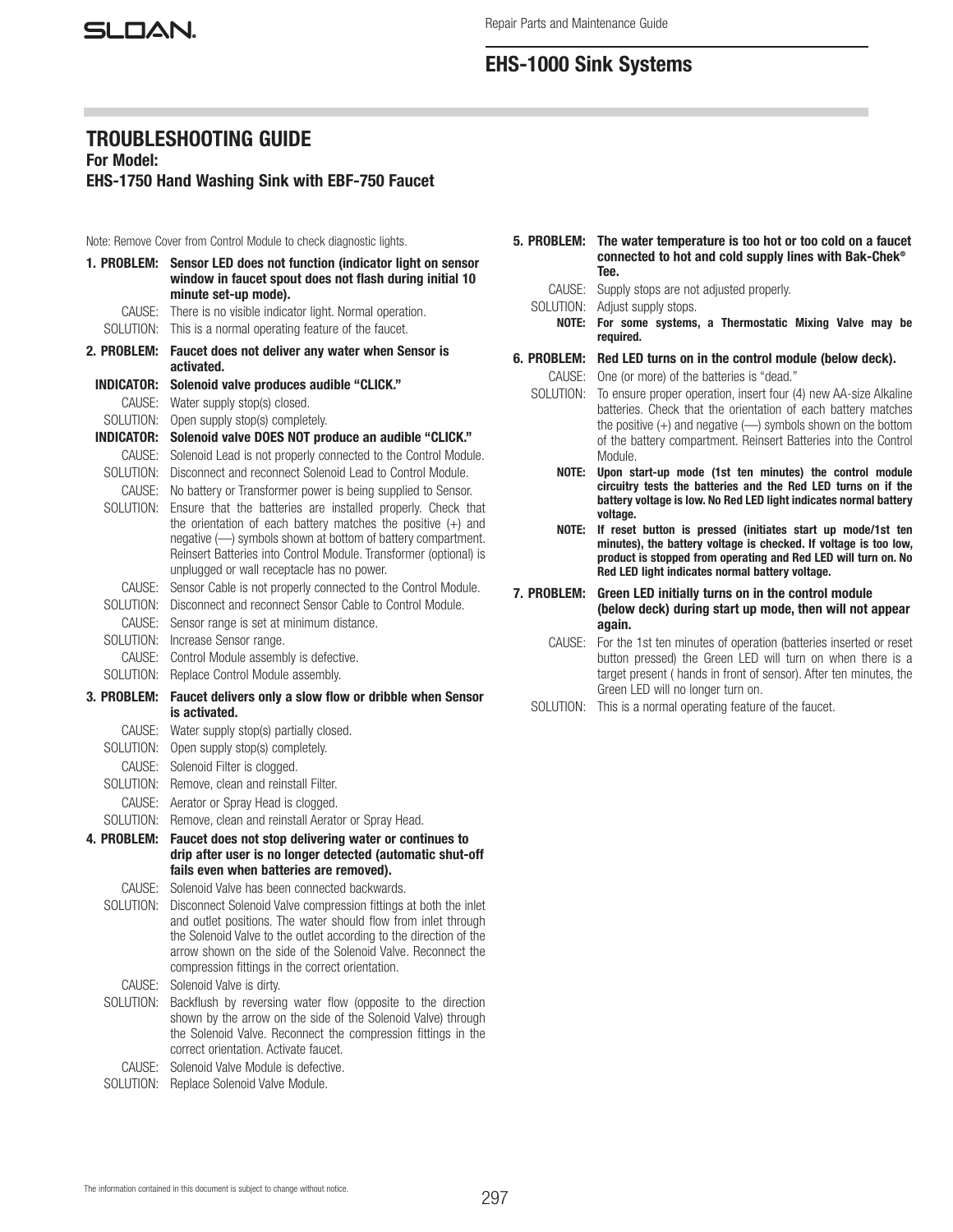# ESS-2000 Sink Systems ESS-3000 Sink Systems





**ESS-2200 Double Station Scrub Sink** 



**ESS-3100 Deluxe Single Station Scrub Sink** 



**ESS-3200 Deluxe Double Station Scrub Sink** 







| Item Part<br>No. | No.             | <b>Description</b>                              |
|------------------|-----------------|-------------------------------------------------|
| 1                | ESS-2100        | Single Station Scrub Sink                       |
| 2                | ESS-2200        | Double Station Scrub Sink                       |
| 3                | ESS-2200        | Triple Station Scrub Sink                       |
| 4                | ESS-3100        | Deluxe Single Station Scrub Sink                |
| 5                | <b>ESS-3200</b> | Deluxe Double Station Scrub Sink                |
| 6                | ESS-3200        | Deluxe Triple Station Scrub Sink                |
|                  | $AC-93-A$       | Sloan OPTIMA® Gooseneck Faucet - Surgical Bend  |
| 8                | ETF-237         | Laminar Flow Spray Head, 2.2 gpm (8.3 Lpm) Max. |
|                  | AC-55-A         | Shower Spray Head, 2.2 qpm (8.3 Lpm) Max.       |
| 9                | ETF-492-A       | Control Module                                  |

| No. | Item Part<br>No. | <b>Description</b>                   |
|-----|------------------|--------------------------------------|
|     |                  |                                      |
| 10  | MIX-70-A         | Below Deck Thermostatic Mixing Valve |
|     | MIX-110-A        | Above Deck Mechanical Mixing Valve   |
|     | MIX-139-A        | Above Deck Thermostatic Mixing Valve |
| 11  | ETF-370-A        | Solenoid Valve                       |
| 12  | ETF-233          | Plug-in Transformer                  |
| 13  | EL-1500-LL-S     | Sensor                               |
| 14  |                  | Soap Dispenser Spout                 |
| 15  |                  | Soap Dispenser Pump and Reservoir    |
|     |                  |                                      |